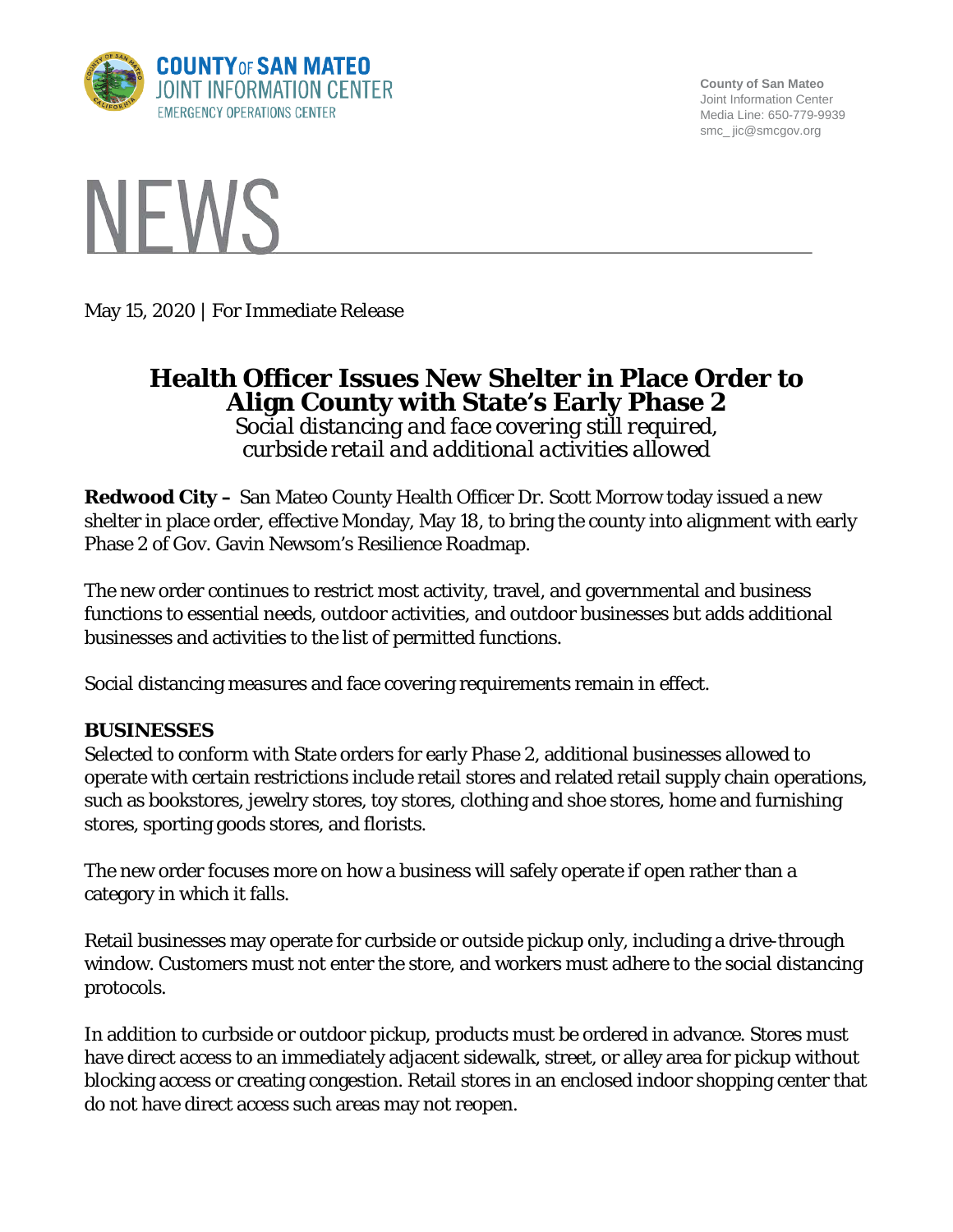Businesses involved in manufacturing, warehousing, or logistics may operate only to the extent that they are manufacturing goods or providing support for these retail stores.

Other businesses that may resume operations include those offering services that do not require close customer contact, such as pet grooming, dog walking, car washes, appliance repair, and residential and janitorial cleaning and plumbing.

Outdoor museums may open if exhibitions are located outdoors. Staff and customers must wear a face covering at all times, and any indoor components of the museum must remain closed to the public.

The order also allows for offices to reopen even if they are not considered essential businesses—but only for persons who cannot perform their job duties from home. These businesses must ensure that there is minimal contact with members of the public and no indoor person-to-person commercial activity. They must adhere to social distancing requirements and the face covering order.

#### **CONSTRUCTION**

For construction activities, the order provides two appendices that outline comprehensive safety protocols for large and small projects. Among other measures, construction companies must establish a daily screening protocol to ensure that potentially infected staff do not enter the construction site, and companies must follow specific procedures in the event of a confirmed case of COVID-19 at any jobsite. The appendices for construction are unchanged from the previous order.

## **RECREATION**

The new order removes the previous order's limit on travel for recreational activities to within 10 miles from home. But to reduce gathering and crowding near the coast, it imposes specific limits on access to the areas west of Highway 1. Between 11 a.m. and 5 p.m., all public access to parks, trails, and beaches west of Highway 1 must be initiated from one's residence and may not involve the use of a motor vehicle to travel (unless necessary to accommodate a physical impairment where the individual's residence is within reasonable walking distance of the beach).

Local authorities are encouraged to close and/or prohibit parking in areas adjacent to beaches to prevent crowds.

Outdoor facilities with high-touch equipment or that encourage gathering must remain closed to public access. Such facilities include playgrounds, gym equipment, climbing walls, picnic areas, dog parks, spas, and barbecue areas.